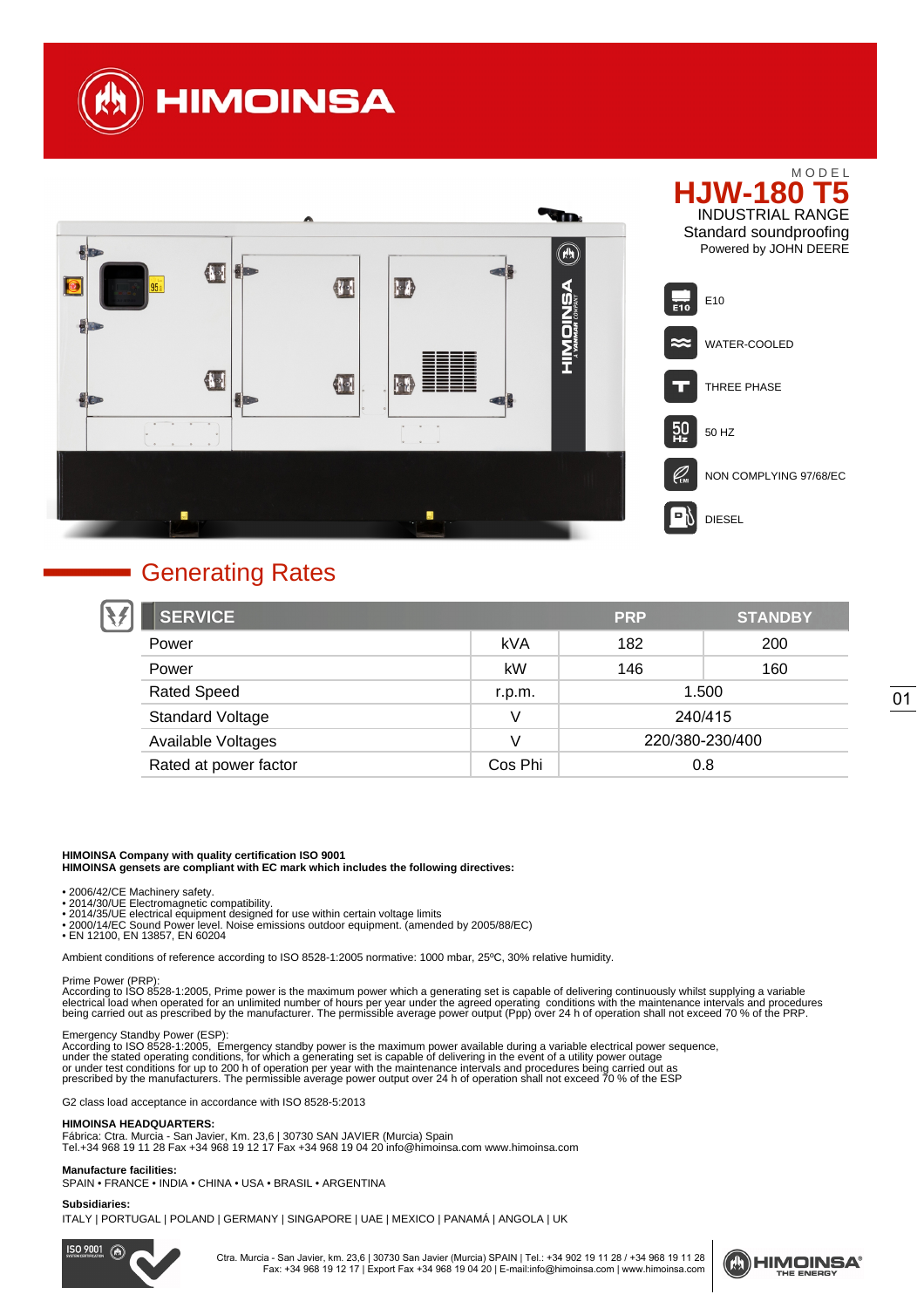

# Engine Specifications 1.500 r.p.m.

| <b>ENGINE</b>                                  |             | <b>PRP</b>                     | <b>STANDBY</b>                |
|------------------------------------------------|-------------|--------------------------------|-------------------------------|
| <b>Rated Output</b>                            | kW          | 166                            | 183                           |
| Manufacturer                                   |             | <b>JOHN DEERE</b>              |                               |
| Model                                          |             | 6068HF258                      |                               |
| Engine Type                                    |             | 4-stroke diesel                |                               |
| <b>Injection Type</b>                          |             |                                | <b>Direct</b>                 |
| <b>Aspiration Type</b>                         |             |                                | Turbocharged and after-cooled |
| Number of cylinders and arrangement            |             | $6-L$                          |                               |
| <b>Bore and Stroke</b>                         | mm          |                                | 106 x 127                     |
| Displacement                                   | L           | 6,8                            |                               |
| Cooling System                                 |             | Liquid (water + 50% glycol)    |                               |
| Lube Oil Specifications                        |             | API CF4, CG4, CH4; ACEA E2, E3 |                               |
| <b>Compression Ratio</b>                       |             | 17,0:1                         |                               |
| <b>Fuel Consumption Standby</b>                | 1/h         | 45,2                           |                               |
| Fuel Consumption 100% PRP                      | I/h         | 40,8                           |                               |
| Fuel Consumption 75 % PRP                      | l/h         | 31,3                           |                               |
| Fuel Consumption 50 % PRP                      | l/h         | 20,5                           |                               |
| Fuel Consumption 25 % PRP                      | l/h         | 10,7                           |                               |
| Total oil capacity including tubes,<br>filters | L           | 32                             |                               |
| Total coolant capacity                         | L           |                                | 27                            |
| Governor                                       | <b>Type</b> | Mechanical                     |                               |
| Air Filter                                     | <b>Type</b> | Dry                            |                               |
| Inner diameter exhaust pipe                    | mm          | 75                             |                               |

## **Generator**

| <b>Generator</b>               |       |                                |
|--------------------------------|-------|--------------------------------|
| Manufacturer                   |       | <b>MECCALTE</b>                |
| Poles                          | No.   | 4                              |
| Connection type (standard)     |       | Star-series                    |
| Mounting type                  |       | S-3 11"1/2                     |
| Insulation                     | Class | H class                        |
| Enclosure (according IEC-34-5) |       | IP23                           |
| Exciter system                 |       | Self-excited, brushless        |
| Voltage regulator              |       | A.V.R. (Electronic)            |
| Bracket type                   |       | Single bearing                 |
| Coupling system                |       | Flexible disc                  |
| Coating type                   |       | Standard (Vacuum impregnation) |



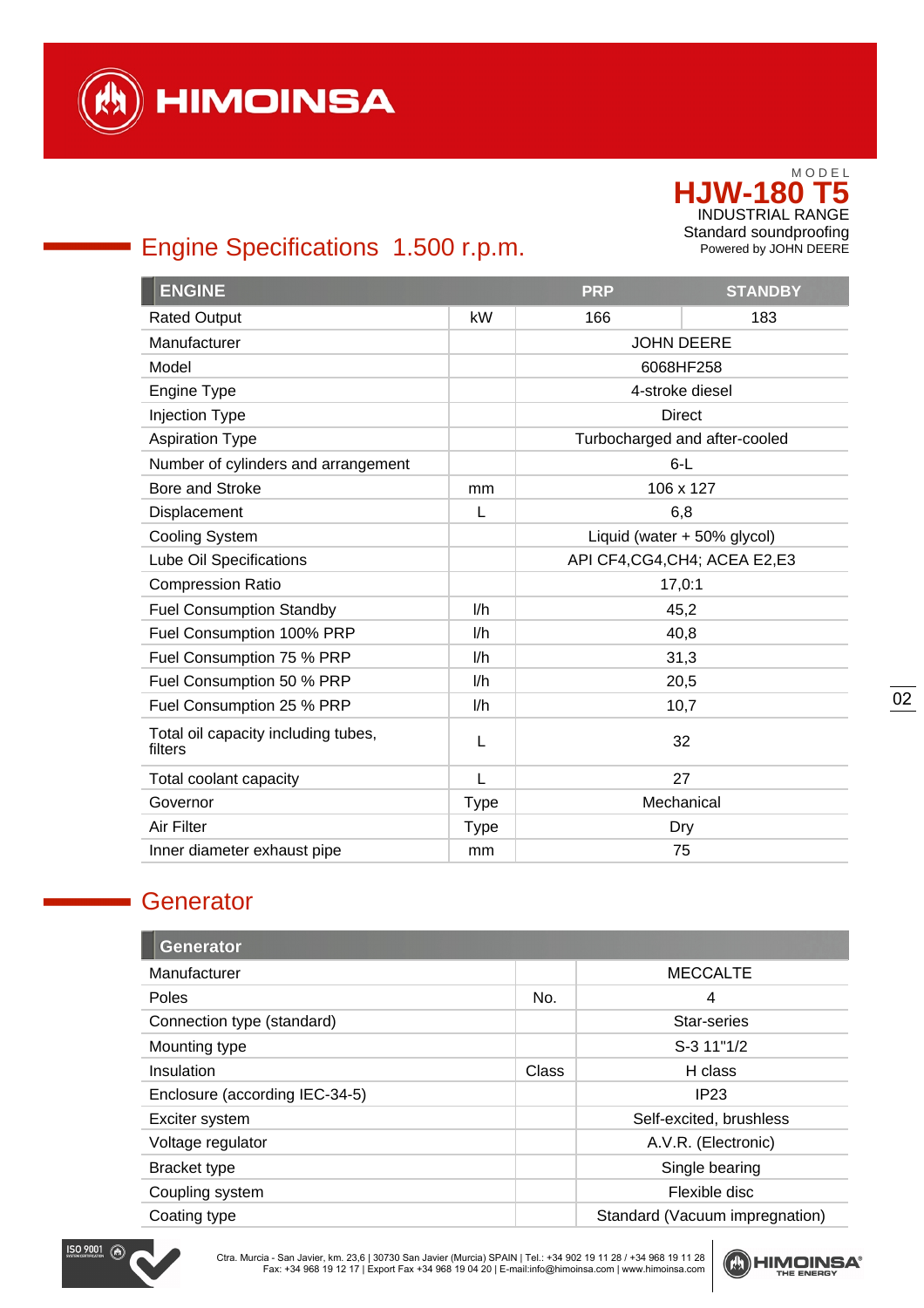

# Application Data

a,

| <b>Exhaust System</b>                   |                     |      |
|-----------------------------------------|---------------------|------|
| Maximum exhaust temperature             | °C                  | 603  |
| <b>Exhaust Gas Flow</b>                 | m <sup>3</sup> /min | 32,9 |
| Maximum allowed back pressure           | kPa                 | 7,5  |
| Exhaust Flange Size (external diameter) | mm                  | 120  |

| Necessary Amount Of Air b |         |       |
|---------------------------|---------|-------|
| Intake air flow           | $m^3/h$ | 690   |
| Alternator fan air flow   | $m^3/s$ | 0.514 |

| <b>Starting System</b>   |     |      |
|--------------------------|-----|------|
| <b>Starting power</b>    | kW  |      |
| Starting power           | CV  | 4,08 |
| Recommended battery      | Ah  | 50   |
| <b>Auxiliary Voltage</b> | Vdc | 12   |

| <b>Fuel System</b>             |        |
|--------------------------------|--------|
| <b>Fuel Oil Specifications</b> | Diesel |
| <b>Fuel Tank</b>               | 450    |
| Other fuel tank capacities     | 950    |



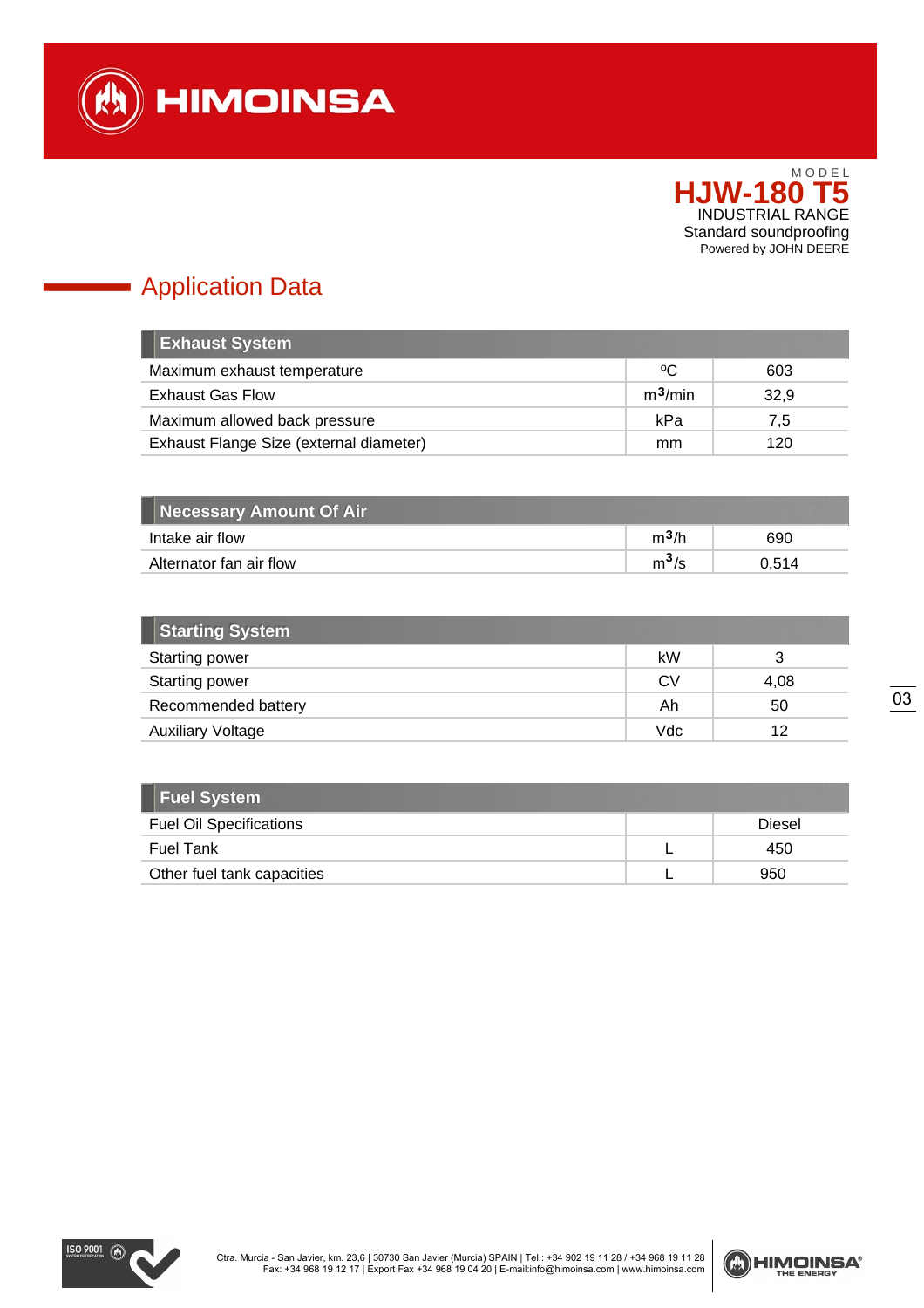

## **Dimensions**



| E10<br><b>Weight and Dimensions</b>          |                |                                      |
|----------------------------------------------|----------------|--------------------------------------|
| $(L)$ Length                                 | mm             | 3.300                                |
| $(H)$ Height                                 | mm             | 1.956                                |
| ( <i>w</i> ) Width                           | mm             | 1.200                                |
| Maximum shipping volume                      | m <sup>3</sup> | 7,75                                 |
| (*) Weight with liquids in radiator and sump | kg             | 2.872                                |
| (*) Dry weight                               | kg             | 2.440                                |
| Fuel tank capacity                           |                | 450                                  |
| Autonomy                                     | Hours          | 14                                   |
| Sound pressure level                         | dB(A)@7m       | $69 \pm 2.3$                         |
| (*) (with standard accessories)              |                | <b>STANDARD VERSION (Steel Tank)</b> |

Australia has the right to modify any feature without prior notice.

Weights and dimensions based on standard products. Illustrations may include optional equipment.

Technical data described in this catalogue correspond to the available information at the moment of printing.

Industrial design under patent.

Local Distributor



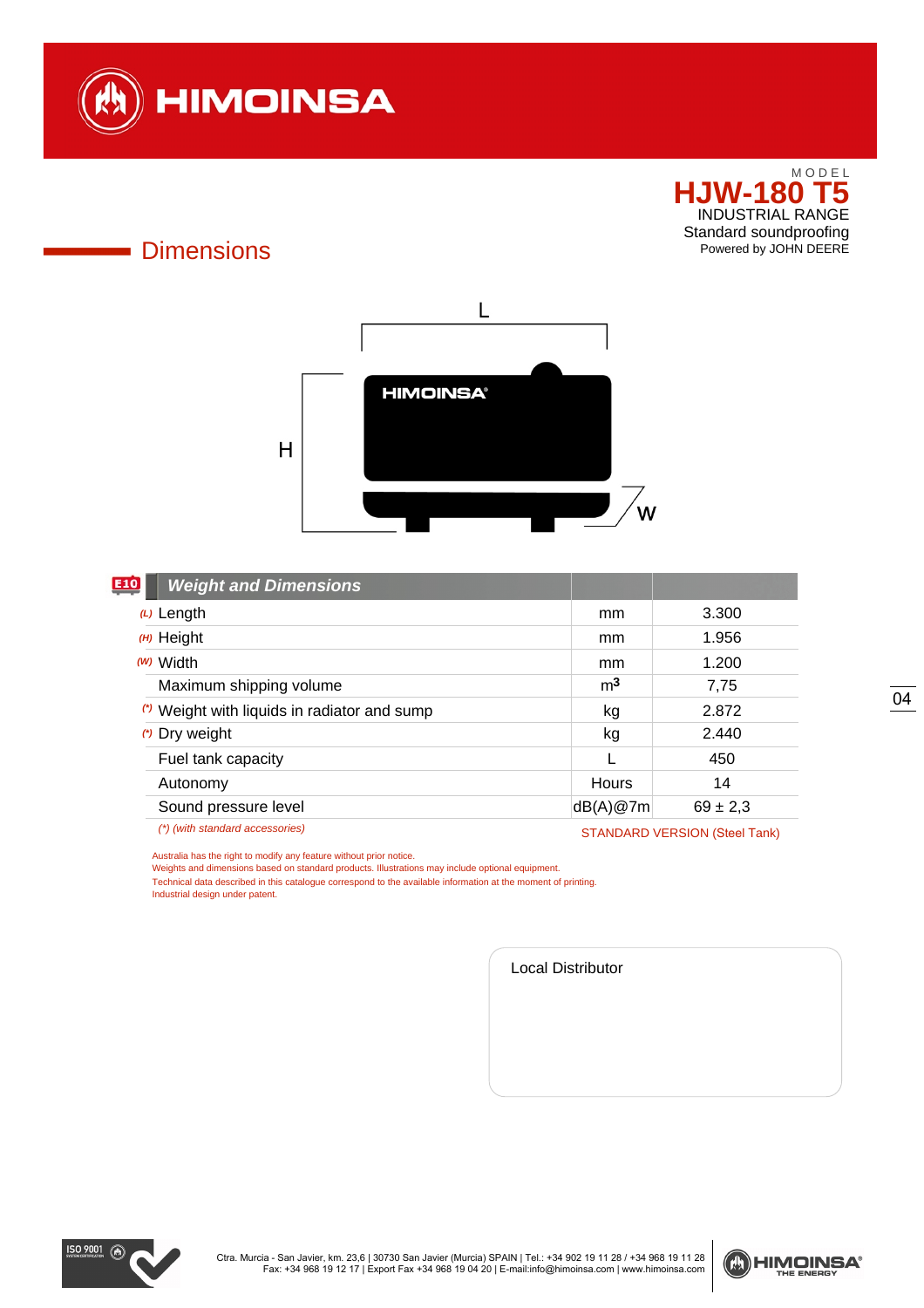

# Dimensions of Other Available Versions

| <b>Weight and Dimensions</b>                 |                                           |              |
|----------------------------------------------|-------------------------------------------|--------------|
| $(L)$ Length                                 | mm                                        | 3.300        |
| $(H)$ Height                                 | mm                                        | 2.179        |
| (W) Width                                    | mm                                        | 1.200        |
| Maximum shipping volume                      | m <sup>3</sup>                            | 8,63         |
| (*) Weight with liquids in radiator and sump | kg                                        | 3.290        |
| (*) Dry weight                               | kg                                        | 2.660        |
| Fuel tank capacity                           |                                           | 950          |
| Autonomy                                     | Hours                                     | 32           |
| Sound pressure level                         | dB(A)@7m                                  | $70 \pm 2.3$ |
| (*) (with standard accessories)              | <b>HIGH CAPACITY VERSION (Steel tank)</b> |              |



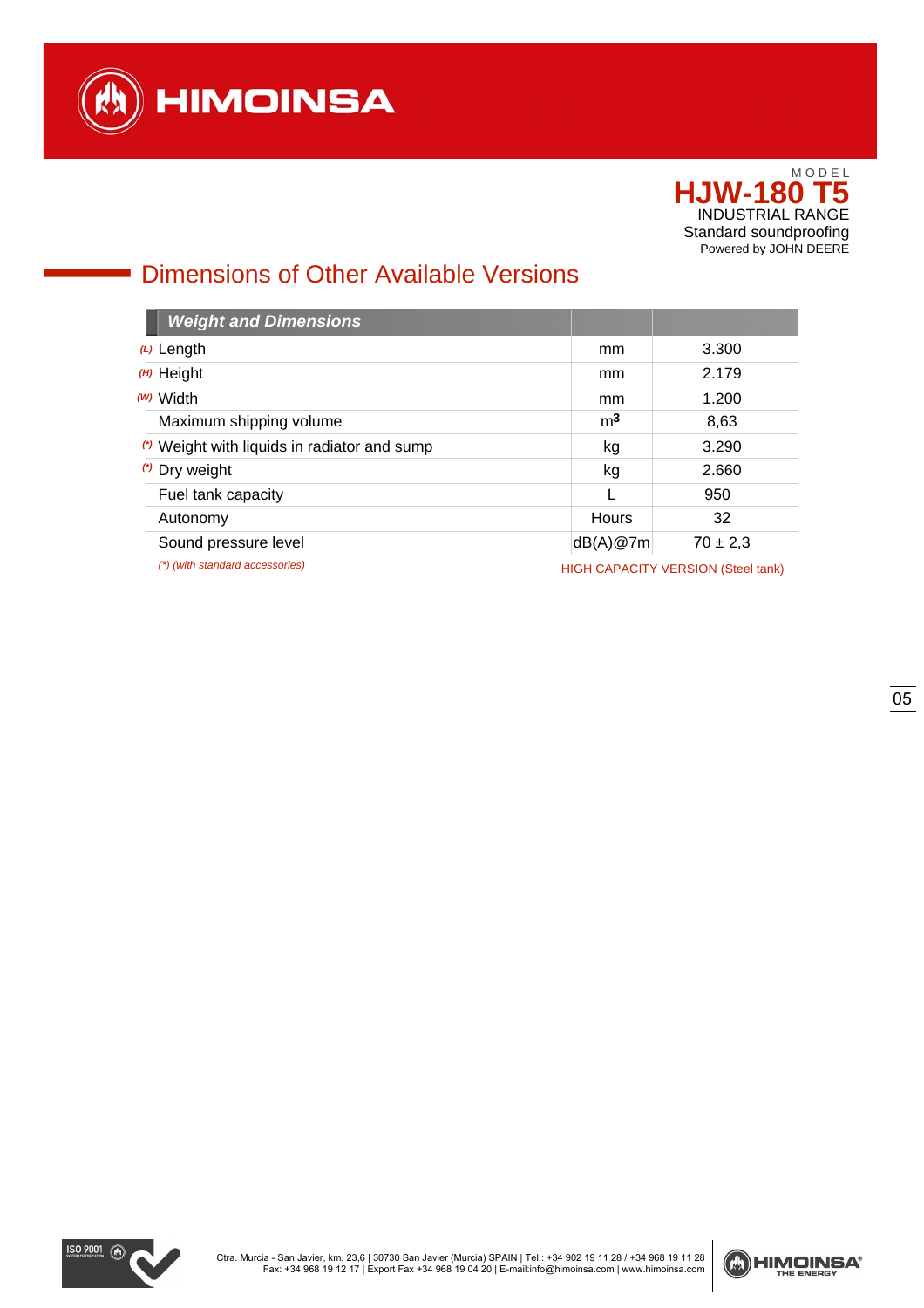

# **Automatic Controller- CEM7**

The CEM7 is an Auto-start digital controller which is equipped on Himoinsa generator sets,which is able to control the operation, monitoring and protection of a generator-set.





### **Controller Display: Engine Alarms: Generator Alarms:**

- Valtage between each Phase& Neutral
- Valtage between Phases
- Current (amps) on each Phase
- Frequency
- Active, Aparent,& Reactive Power
- Power Factor
- Instant Power (kwH) and Accumulative power
- Fuel level
- Oil pressure, coolant temperature
- Battery voltage, battery charging alternator voltage
- Engine Speed
- Hours running

- High coolant temperature
- Low oil pressure
- Emergency stop
- Battery charging alternator
- Low coolant lewel
- Over Speed
- Under speed
- Low fuel level by sensor
- Battery low voltage

- Over-load
- Unbalanced voltage
- Over-voltage
- Under-voltage
- Over-frequency
- Under-frequency
- Short-circuit
- Inverse Power
- Asymmetry among phases